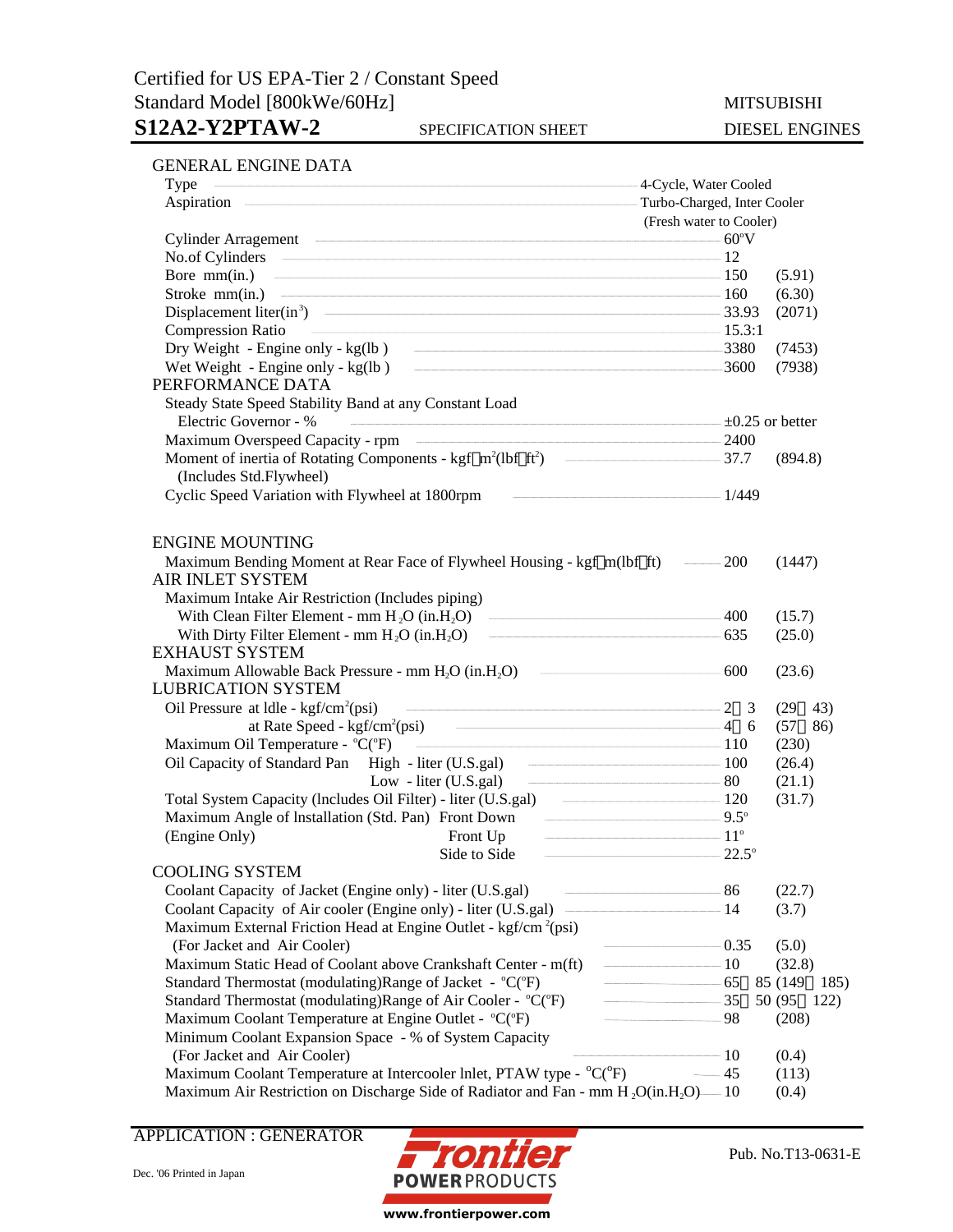| <b>FUEL SYSTEM</b>                                                                                                                 |                         |       |
|------------------------------------------------------------------------------------------------------------------------------------|-------------------------|-------|
| Fuel Injector                                                                                                                      | Bosch P Type $\times$ 2 |       |
| Maximum Suction Head of Feed Pump - mm Hg (in. Hg)<br>the control of the control of the control of the                             | 75                      | (3.0) |
| Maximum Static Head of Return & Leak Pipe - mm Hg (in Hg) — 150                                                                    |                         | (5.9) |
| <b>STARTING SYSTEM</b>                                                                                                             |                         |       |
| Battery Charging Alternator - V- Ah                                                                                                | - 24-25                 |       |
| Starting Motor Capacity - V - kW                                                                                                   | $-24-6.0 \times 2$      |       |
| Maximum Allowable Resistance of Cranking Circuit - m<br>the control of the control of the control of the control of the control of | $-1.5$                  |       |
| Recommended Minimum Battery Capacity                                                                                               |                         |       |
| At $5^{\circ}$ C (41 $^{\circ}$ F) and above - Ah                                                                                  | 300                     |       |
| Below 5°C (41°F) through - $5$ °C (23°F)                                                                                           | 500                     |       |

APPLICATION : GENERATOR

**POWERPRODUCTS** www.frontierpower.com

The specifications are subject to change without notice.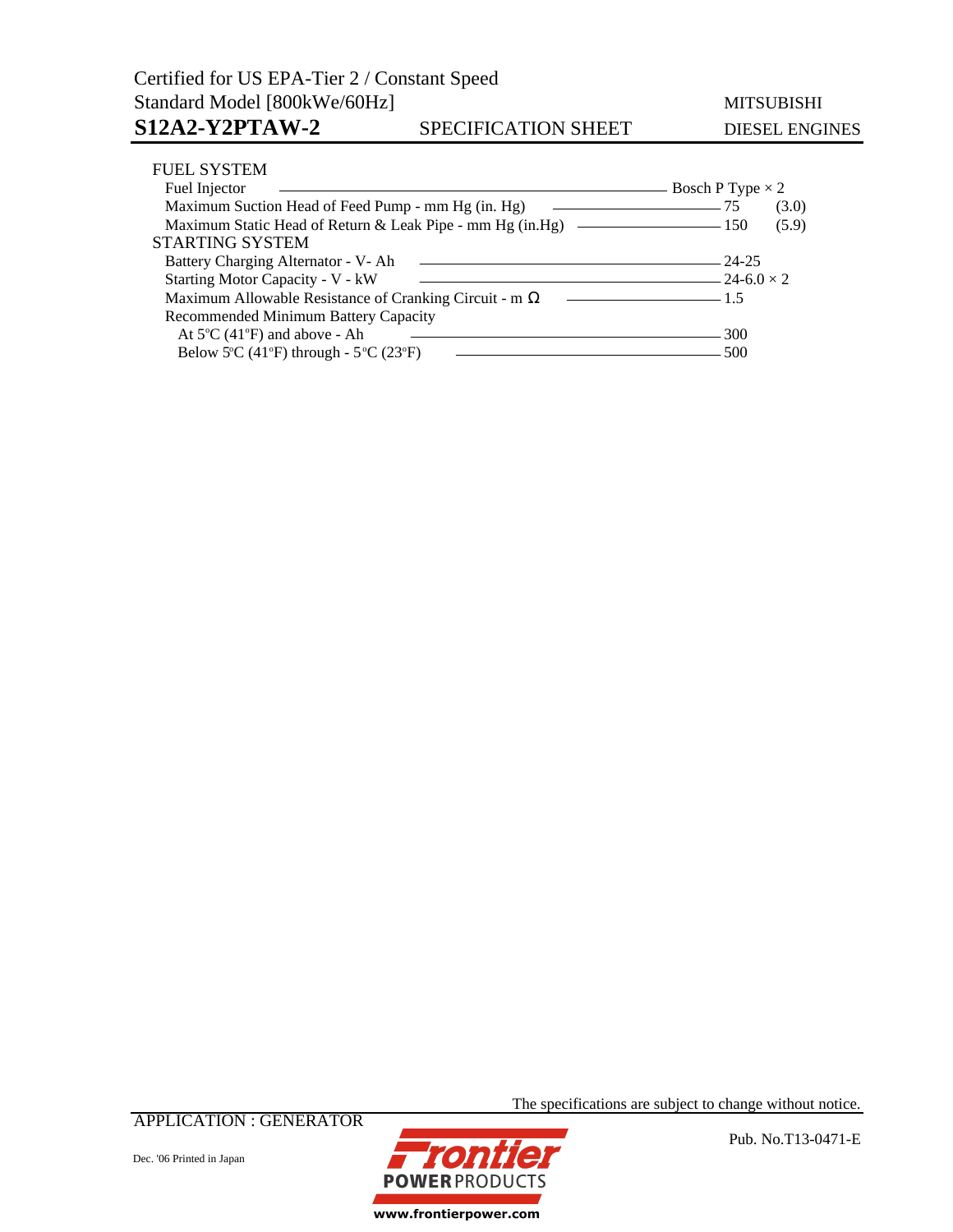## Certified for US EPA-Tier 2 / Constant Speed Standard Model [800kWe/60Hz] MITSUBISHI

## S12A2-Y2PTAW-2 SPECIFICATION SHEET DIESEL ENGINE

## ENGINE RATING

 All data represent net performance with standard accessories such as air cleaner, inlet /exhaust manifolds, fuel oil system, L.O. pump, etc. under the condition of 100kPa(29.6inHg) barometric pressure, 77°F(25°C) ambient temperature and 30% relative humidity.

| <b>ITEM</b>                          | <b>UNIT</b>         | <b>STAND-BY POWER</b> | PRIME POWER |  |  |
|--------------------------------------|---------------------|-----------------------|-------------|--|--|
|                                      |                     | 60Hz                  | 60Hz        |  |  |
| <b>Engine Speed</b>                  | rpm                 | 1800                  | 1800        |  |  |
| No. of Cylinders                     |                     | 12                    |             |  |  |
| Bore                                 | mm                  | 150                   |             |  |  |
|                                      | (in.)               | (5.91)                |             |  |  |
| Stroke                               | mm                  | 160<br>(6.30)         |             |  |  |
|                                      | (in.)               |                       |             |  |  |
| Displacement                         | liter               | 33.93                 |             |  |  |
|                                      | (in. <sup>3</sup> ) | (2071)                |             |  |  |
| Brake Horse power without Fan        | HP                  | 1207                  | 1099        |  |  |
|                                      | (kW)                | (900)                 | (820)       |  |  |
| <b>Brake Mean Effective Pressure</b> | kgf/cm <sup>2</sup> | 18.0                  | 16.4        |  |  |
| without Fan                          | (psi)               | (256)                 | (233)       |  |  |
| Mean Piston Speed                    | m/s                 | 9.6                   | 9.6         |  |  |
|                                      | (ft/min)            | (1890)                | (1890)      |  |  |
| Maximum Regenerative Power           | HP                  | 125                   | 125         |  |  |
| Absorption Capacity without Fan      | (kW)                | (93)                  | (93)        |  |  |
| Intake Air flow                      | $m^3/min$           | 88                    | 75          |  |  |
|                                      | (CFM)               | (3107)                | (2648)      |  |  |
| <b>Exhaust Gas Flow</b>              | $m^3/m$ in          | 232                   | 200         |  |  |
|                                      | (CFM)               | (8192)                | (7062)      |  |  |
| <b>Coolant Flow</b>                  | liter/min           | 1100                  | 1100        |  |  |
|                                      | (U.S. GPM)          | (291)                 | (291)       |  |  |
| Coolant Flow to Intercooler          | liter/min           | 470                   | 470         |  |  |
| (PTAW only)                          | (U.S. GPM)          | (124)                 | (124)       |  |  |
| Cooling Air Flow                     | $m^3/min$           |                       |             |  |  |
| (Std. Fan)                           | (CFM)               |                       |             |  |  |
| Allowable Fan Loss Horse Power       | HP                  | 51                    | 51          |  |  |
|                                      | (kW)                | (38)                  | (38)        |  |  |
| Radiated Heat to Ambient             | kcal/hr             | 66155                 | 56798       |  |  |
|                                      | (BTU/min)           | (4375)                | (3757)      |  |  |
| Heat Rejection to Coolant            | kcal/hr             | 308721                | 265058      |  |  |
|                                      | (BTU/min)           | (20418)               | (17531)     |  |  |
| Heat Rejection to Air Cooler         | kcal/hr             | 242567                | 208260      |  |  |
| (PTAW Version)                       | (BTU/min)           | (16043)               | (13774)     |  |  |
| Heat Rejection to Exhaust            | kcal/hr             | 813498                | 658220      |  |  |
|                                      | (BTU/min)           | (53804)               | (43534)     |  |  |
| Noise Level (1 m height & distance)  | dB(A)               | 105                   | 103         |  |  |
| (excludes, lntake, Exhaust & Fan)    |                     |                       |             |  |  |

### APPLICATION : GENERATOR

Dec. '06 Printed in Japan



Pub. No.T13-0471-E

The specifications are subject to change without notice.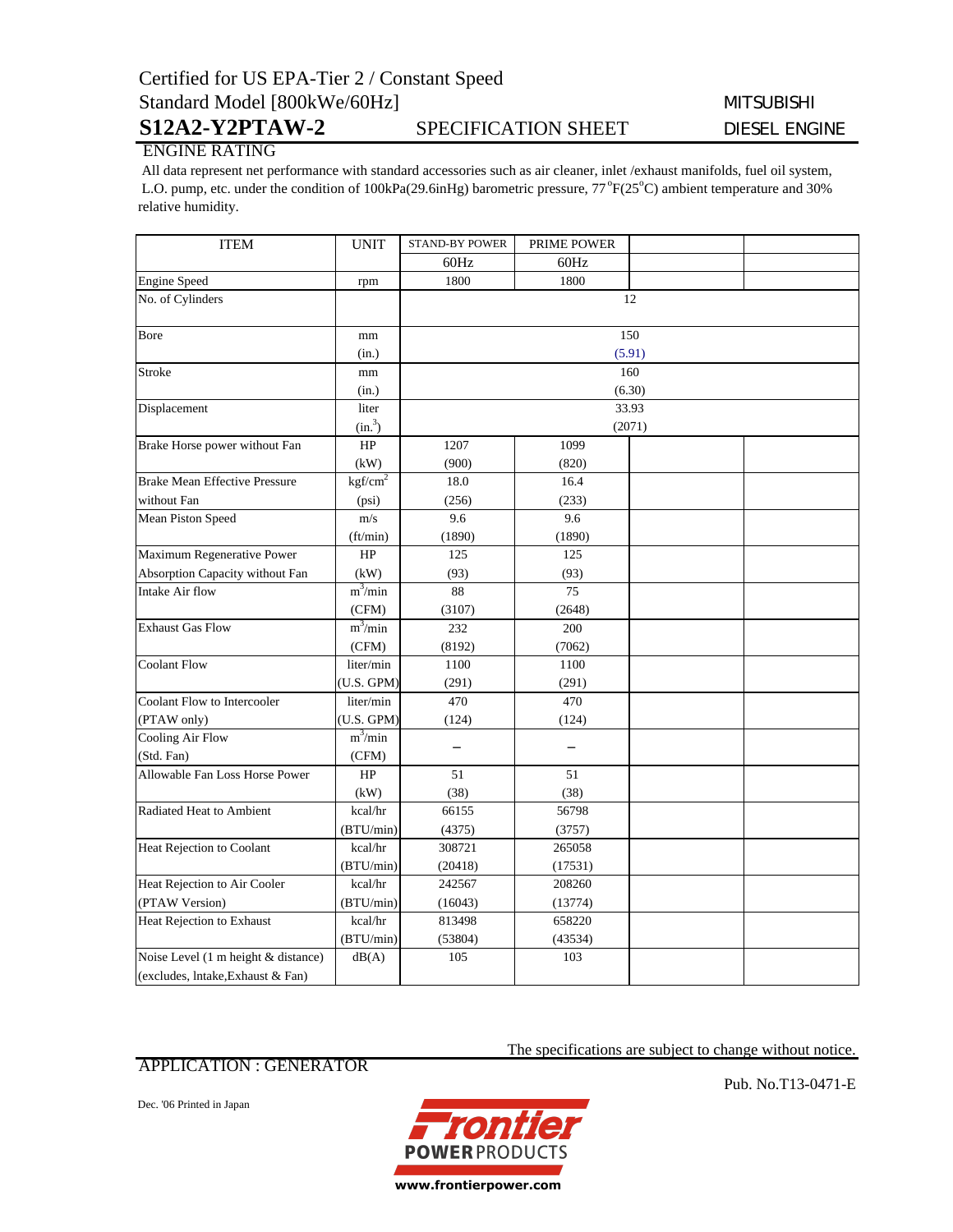

| NO.              | PARTS<br>NANE                                            | SIZE        | REFERENCE       |
|------------------|----------------------------------------------------------|-------------|-----------------|
| 1                | FLYWHEEL & HOUSING                                       |             | $32696 - 21001$ |
| $\overline{2}$   | PRESS.<br>0 <sub>1</sub><br>GAGE<br>UNIT<br><b>JOINT</b> | Rc1/8       | $32696 - 01013$ |
| $\mathfrak{z}$   | PRESS. SWITCH JOINT<br>0 <sup>1</sup>                    | Rc1/8       | ⋀               |
| $\overline{4}$   | THERMOMETER UNIT JOINT                                   | Rc1/2       |                 |
| $5\phantom{.0}$  | THERMOSWITIH JOINT                                       | M16x1.5     |                 |
| $\boldsymbol{6}$ | PAN<br>(A)<br>JOINT<br>0 <sub>1</sub>                    | M20x1.5     |                 |
| $\overline{7}$   | (B)<br>0 <sub>1</sub><br>PAN<br>JOINT                    | Rc3/4       |                 |
| 8                | (C)<br>0 <sub>1</sub><br>PAN<br>JOINT                    | M36x1.5     |                 |
| 9                | (D)<br>0 <sub>1</sub><br>PAN<br>JOINT                    |             |                 |
| 10               | A   R<br>PRESS. GAGE JOINT                               | Rc1/8       |                 |
| 11               | PICKUP<br>JOINT                                          | $UNF5/8-18$ |                 |
| 12               | FUEL<br>INLET PIPE<br>JOINT                              | Rc3/4       | V               |
| 13               | PIPE<br>FUEL<br>RETURN<br>JOINT                          | Rc1/2       | $32696 - 01013$ |
| 14               | FUEL<br>PRIMARY<br>FILTER                                |             |                 |
| 15               | <b>FUEL</b><br>SECONDARY<br><b>FILTER</b>                |             |                 |
| 16               | FUEL INJECTION PUMP                                      |             |                 |
| 17               | GOVERNOR                                                 |             |                 |
| 18               | 0 <sub>1</sub><br>LEVEL GAGE                             |             |                 |
| 19               | <b>FILLER</b><br>0 <sub>1</sub>                          |             |                 |
| 20               | 0 <sub>1</sub><br>BY-PASS ALARM SWITCH                   | M5x0.8      | $32696 - 01013$ |
| 21               | <b>BREATHER</b><br>JOINT                                 | Ø50.8       |                 |
| 22               | WATER<br>PIPE JOINT<br>INLET                             | 8 0 A       | $32696 - 01013$ |
| 23               | WATER<br>PIPE<br>JOINT<br>OUTLET                         | Ø76.2       | $32696 - 01013$ |
| 24               | WATER<br>PIPE<br>J0INT(A/C)<br>INLET                     |             | $32696 - 01013$ |
| 25               | WATER<br><b>OUTLET</b><br>PIPE<br>J0INT(A/C)             | Ø76.2       |                 |
| 26               | WATER DRAIN COCK                                         |             |                 |
| 27               | FULL-FLOW FILTER<br>01L                                  |             |                 |
| $28$             | 01L<br>BY-PASS FILTER                                    |             |                 |
| 29               | EXHAUST FLANGE                                           | 200A        |                 |
| 30               | THERMOMETER, EX. JOINT                                   | G3/4        | $32696 - 01013$ |
| 31               | STOP SOLENOID                                            |             |                 |
| 32               | WATER PIPE JOINT                                         | Rc1/2       |                 |